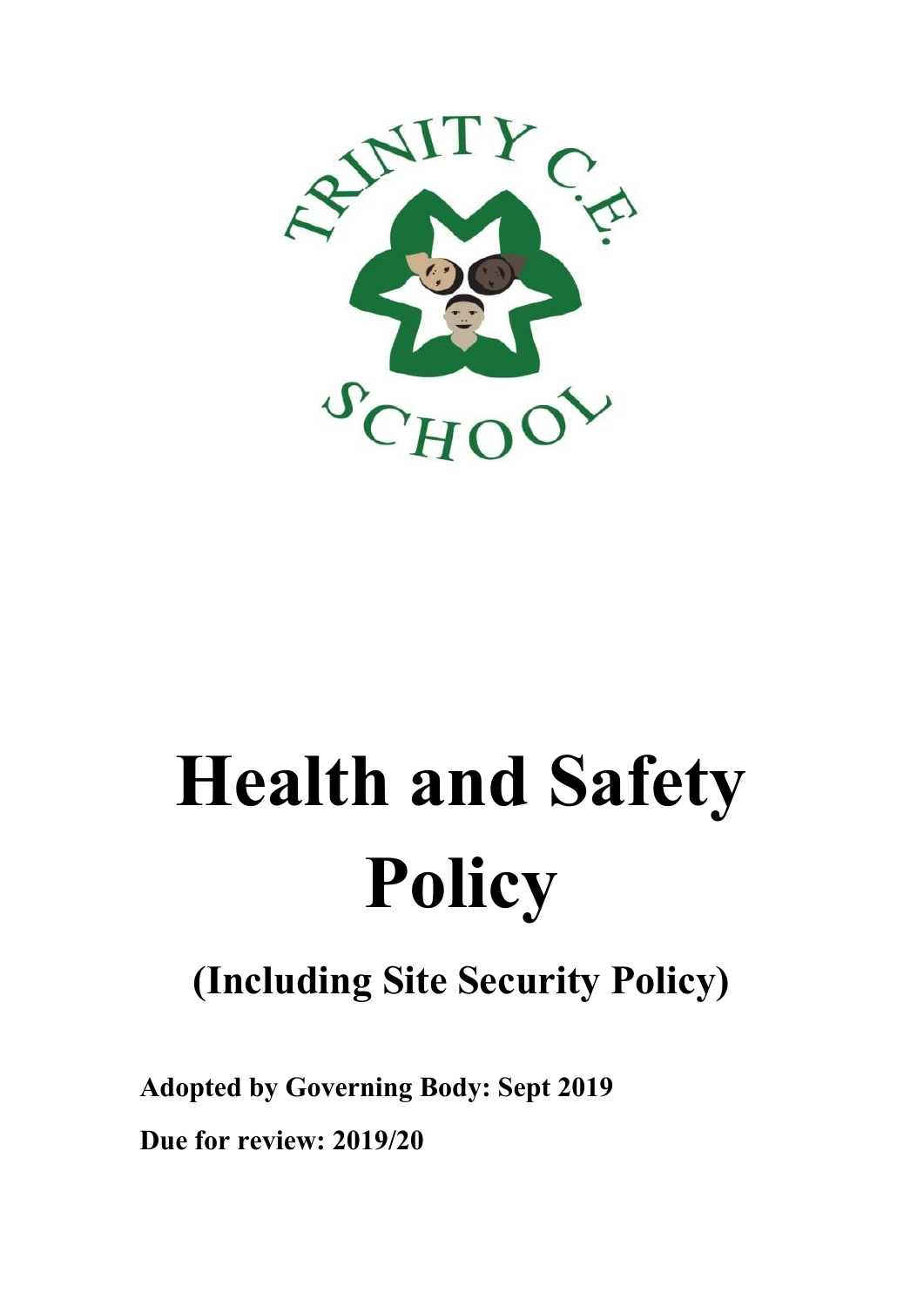# **Trinity CE Primary School**

# **Health and Safety Policy**

The School Governors and Head recognise their responsibility to provide a safe and healthy environment for teaching and non-teaching staff, pupils, visitors and contractors at the premises and those affected by the school's activities elsewhere. Within the ethos of self-regulation the Governors and Head will ensure a safe place to work and a safe system of work.

In carrying out the above policy effectively, the Governors and Head will:

- seek the co-operation, through consultation and involvement, of all employees with a view to implementing the requirements of the Health and Safety at Work Act 1974, and associated legislations;
- maintain all places of work, including means of access and egress from such places, in a safe condition and ensure that work equipment and systems of work are maintained to be safe and without risk to health;
- provide and maintain facilities and arrangements for the welfare of employees and pupils, including adequate provision for first aid treatment;
- ensure safety and the absence of risk to health and to the general environment in connection with the use, handling, storage, transport and disposal of articles and substances, and to provide appropriate personal protective equipment where necessary;
- bring to the attention of all regular and temporary employees, pupils, visitors and contractors, at the school premises, sites and undertakings, their responsibilities with regard to their own safety and the safety of others who may be affected by their acts or omissions. This will involve the provision of such information, instruction, training and supervision as is necessary;
- identify, eliminate or reduce by control, hazard which exist at the place of work through workstation or work activity risk assessment, and bring such hazards to the attention of employees and others who may be affected. This will include the formulation and where necessary, practice of effective procedures for use in the event of serious risk or imminent danger.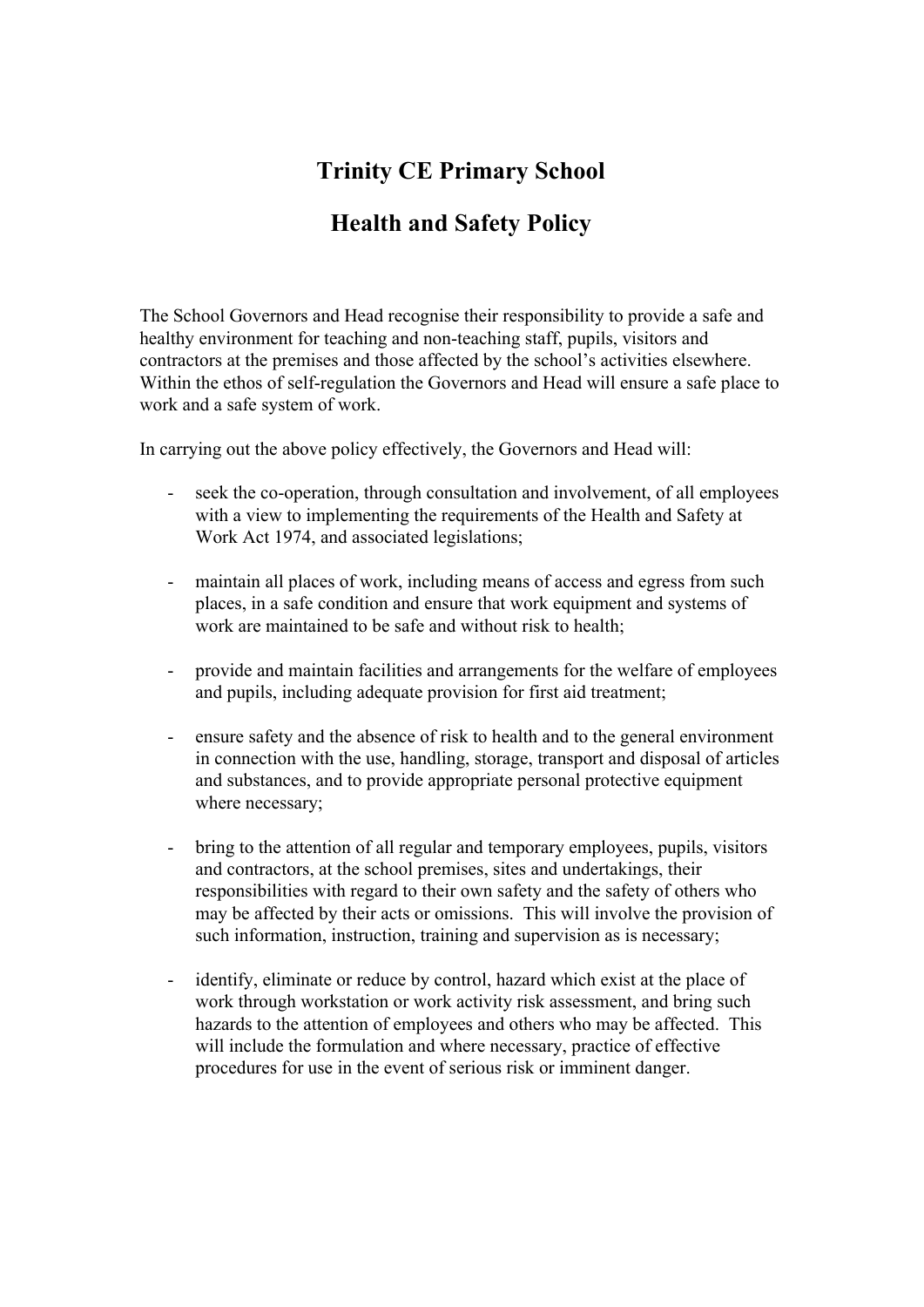#### **Policy Review**

The Governing Body has nominated the Premises, Safeguarding, Security and Health and Safety Committee to be responsible for health and safety matters in accordance with the Terms of Reference of the committee.

The committee will liaise with the LA and other external agencies to ensure that the school procedures are in line with those of the LA and other sources of good practice.

The Headteacher will report to the Governing Body annually on health and safety issues and this Health and Safety Policy will be reviewed annually. Additionally, this Policy will be further reviewed should there be any substantive change to existing Health and Safety legislation.

This cover of this policy gives details of the date that this policy is due for review.

In addition to assist in the proper implementation of this policy they will:

- keep informed of legislation by ensuring adequate and appropriate advice through persons competent in health and safety matters and provide the necessary resources to ensure effective safety management. This will include monitoring health and safety performance on a regular basis with regard to places of work, work activities and, where necessary, contractor activities as well as keeping records;
- bring this policy statement and relevant health and safety arrangements not only to the attention of all employees, but other persons affected by the school's activities. The policy statement, organisation and arrangements will be reviewed and amended as often as necessary.

#### **Accidents and First Aid**

Accidents (except of a very minor nature) should always be reported to the Headteacher. First aid should only be carried out by any of the following qualified First Aiders on the staff who renew their certification every 3 years.

| <b>Name/Designation</b> | First Aid Certificate held   Certificate | expiry<br>date |
|-------------------------|------------------------------------------|----------------|
| John Rowe - Headteacher | First Aid at Work                        | Pending        |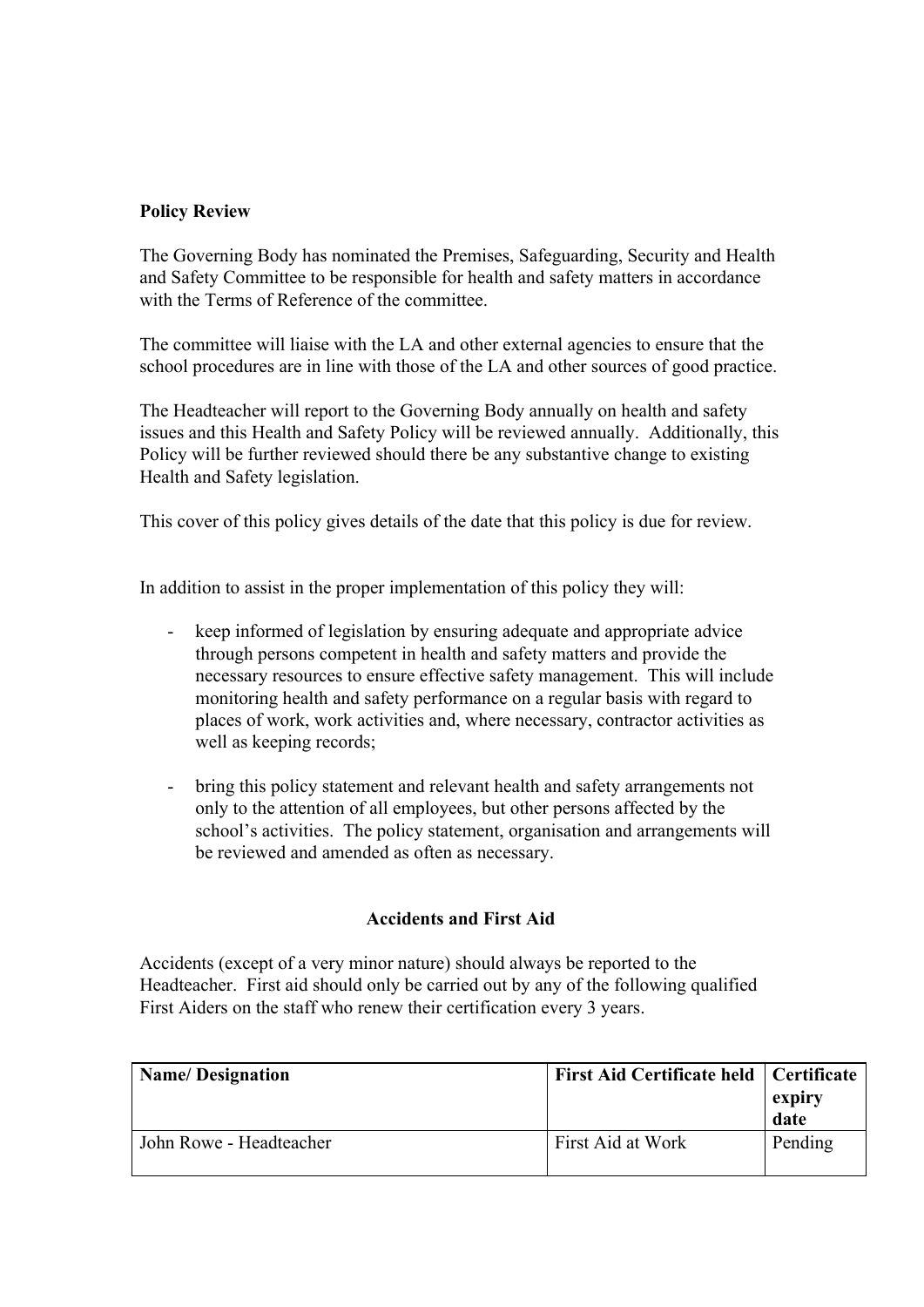| Sara Davies - Teaching Assistant                                         | Paediatric First Aid       | Pending           |
|--------------------------------------------------------------------------|----------------------------|-------------------|
| Carolyn Watkin - After School Club Leader &<br><b>Teaching Assistant</b> | Paediatric First Aid       | November<br>2019  |
| Ruth Aspin - Lead Teacher & Classteacher                                 | Paediatric First Aid       | January<br>2021   |
| Maria Pullen - Teaching Assistant                                        | Paediatric First Aid       | January<br>2021   |
| Sue Pugh/ After School Club Leader                                       | Paediatric First Aid       | March<br>2020     |
| Vikki Kinsey - Teaching Assistant                                        | Paediatric First Aid       | October<br>2020   |
| Heather Rapley - Classteacher                                            | <b>First Aid at Work</b>   | December<br>2020  |
| Heather Davies - Classteacher                                            | First Aid at Work          | November<br>2020  |
| Pam Kinrade - Teaching Assistant                                         | First Aid at Work          | April 2022        |
| Anthony Price - Teaching Assistant & HLTA P.E.                           | Emergency First Aid        | September<br>2022 |
| Kate Coutts - Teaching Assistant & ELSA                                  | <b>Emergency First Aid</b> | September<br>2022 |
| Helen Lowrie-Herz - Teaching Assistant                                   | <b>Emergency First Aid</b> | September<br>2022 |

Anyone else should delegate First Aid to the above.

**First Aid Equipment** is kept in a clearly marked cupboard in the front corridor and in the administrators office - the headteacher is designated to ensure that it is correctly stocked at all times.

First aid kits are available for taking on educational visits.

**Accidents** occurring to children should be entered into the accident book which is kept in the administrator's office. The person treating the injury is responsible for ensuring that the accident is recorded, including the time, place, cause and nature of the injury and any action taken. This person may need to consult other members of staff i.e. the teacher on playground duty.

The accident book and near misses will be analysed at least annually at a meeting of the Governors' Health and Safety Committee and will consider action to prevent recurrence.

Injuries to the head will be assessed by a first aider, recorded and parents informed at the end of the school day using a sticker in children's link books. (master copies are kept in the first aid cupboard). If possible, the parents will also be informed verbally.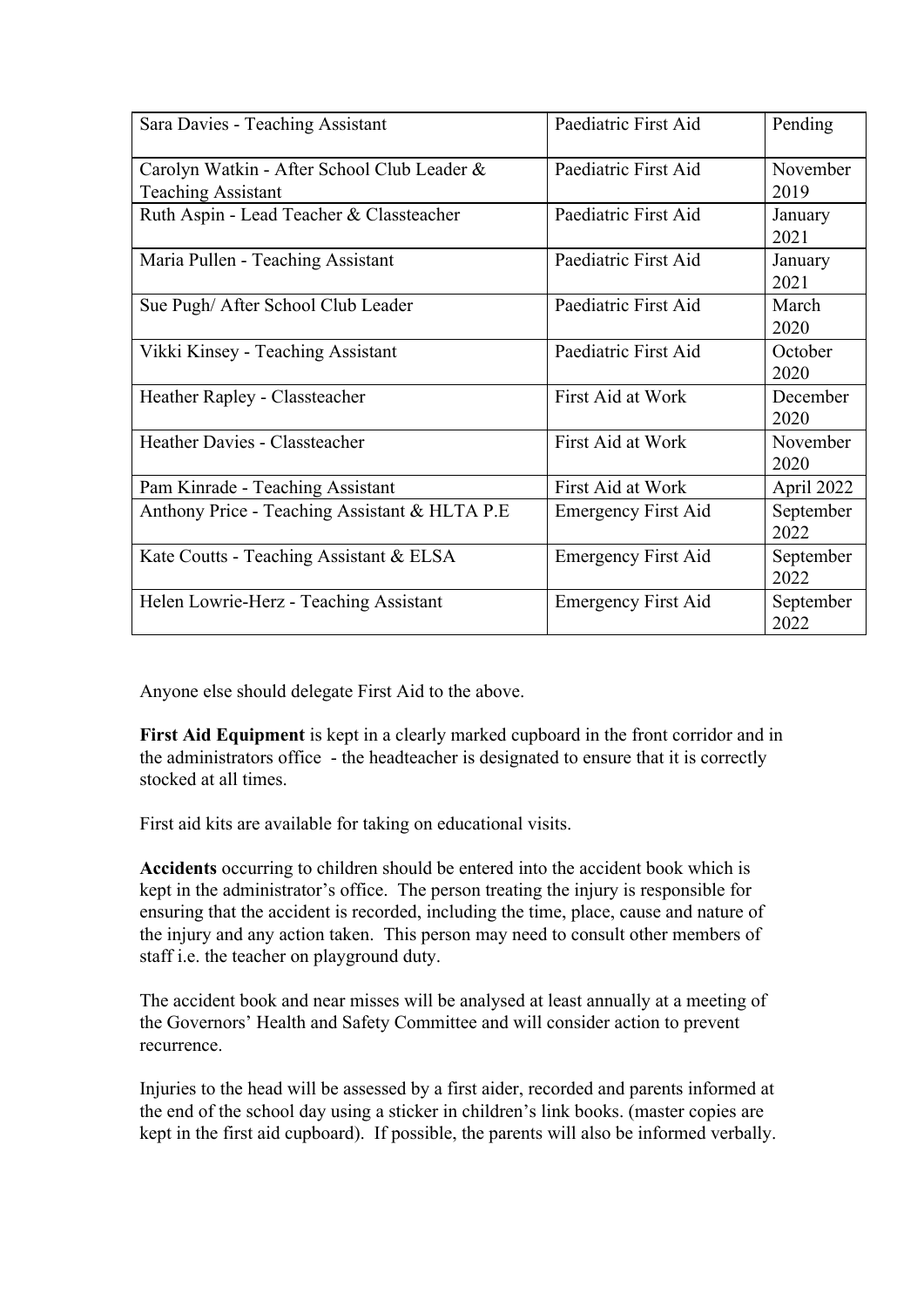In the case of more serious accidents, parents will be notified immediately and the emergency services contacted if necessary. It may, however, be sufficient for the parent to take their child to their G.P. or the local hospital.

**Emergency phone numbers** of each child are kept in the filing cabinet in the office.

**Accidents occurring to a member of staff or visitor** should be reported to the Headteacher or in his absence the school administrator who will complete and submit a Shropshire Council Accident Report Form (DT6441) in accordance with the following Shropshire Council guidance:

1. For Employees Shropshire Council's Accident Reporting System (CARS) should be used. This is in line with the Reporting of Injuries, Diseases and Dangerous Occurrence Regulations 1995 (RIDDOR).

2. For Non-employees e.g. visitors, parents and contractors the CARS form should be used.

3. For Pupils all accidents/incidents and near-misses need recording and records kept on the school premise. Due to the nature of the undertakings within schools only accidents/incidents arising out of or in connection with the work activity will need reporting to the Local Authority via the CARS system.

Minor Injuries requiring minimal intervention and where no obvious contributory factors are identified which could have prevented a reoccurrence will NOT need to be reported to the Local Authority but a record will need to be kept on the premises. Some examples to illustrate are detailed below:

- Falling/tripping for no obvious reason resulting in a grazed knee.
- Cut finger on paper which needs a wet green paper towel.
- 2 children collide in playground resulting in a nosebleed, or bumped heads etc.
- Child running in playground bump into fence.
- Sitting on grass child fell backwards and bumped head.
- Behavioural accidents during playtime e.g. pupil to pupil collisions/fights do not need reporting to the Health and Safety Executive (HSE) or HR&D – Health and Safety Team but should be recorded and monitored within the school.
- Medical Conditions e.g. someone faints or falls unconscious due to being diabetic or an epileptic etc, are not reportable to the Health and Safety Executive (HSE) or HR&D – Health and Safety Team but should be recorded and monitored within the school.

Minor injuries should be recorded on the Pupil Accident Record Sheet or something of a similar nature. The following information must be recorded as a minimum to allow effective monitoring of trends.

- Date/time of accident
- Name of injured person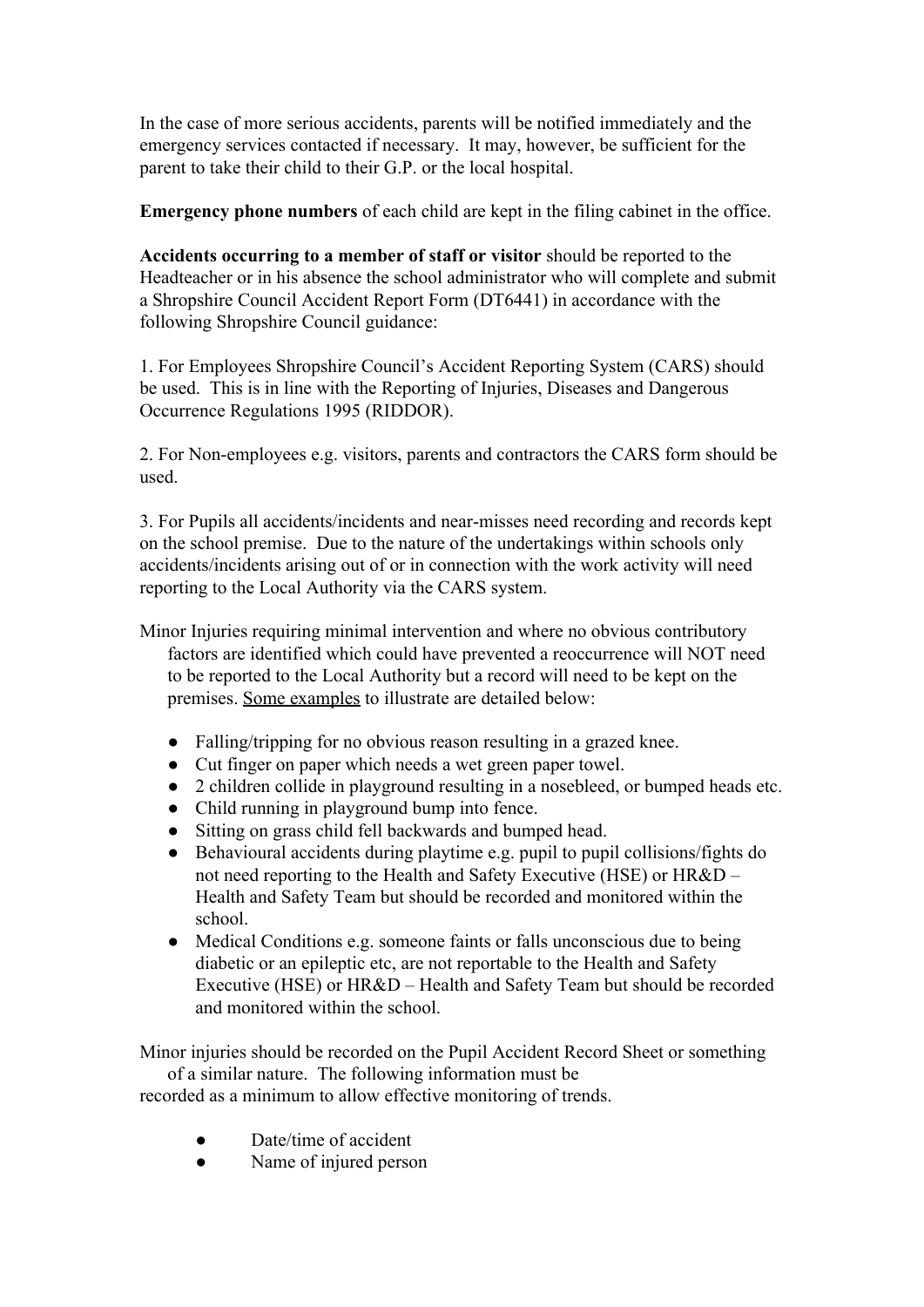- Description of injury (cut)
- Where the accident happened (e.g. corridor)
- Cause of injury (e.g. tripped up step)
- Name of person completing record
- What treatment/advice given (wet paper towel or ice)
- Name of First Aider if different to the person filling in form

All other injuries to pupils will need reporting to the Local Authority using the CARS system e.g. fatalities, major injuries, dangerous occurrences, minor injuries and near-misses which arise out of or in connection with a work situation. (N.B. accidents or incidents leading to a 3-day absence (or more) are reportable for employees only).

#### **The administration of medicines**

While the School Governors have a duty to safeguard the health and safety of pupils when they are engaged in authorised school activities this does not imply a duty upon teachers to personally undertake the administration of medicines.

The School Governors request parents to ensure that the Headteacher be made aware in writing of any medical condition suffered by their child.

- Non prescriptive medicines will neither be stored nor administered to pupils in school (with the exception of travel sickness medication.) Prescribed medicines will not be administered in school without written consent of parents and the specific authorisation of the Headteacher. Parents of a pupil requiring medication during school hours should complete a 'Parental Request for Medication to be Administered in School', form from the school office.
- Where permission has been given by the Headteacher for the administration of medicine the smallest possible dose should be brought to school, preferably by the parent, with clear written instructions for administration, giving the name of the pupil, contents, dosage and date of prescription.
- Changes in prescribed medication (or dose) should be notified immediately to the school with clear written instructions of the procedure to be followed in storing and administering the new medication.
- A written record of the date and time of administration will be kept in the school office.
- A member of staff should not administer medication without the specific authorisation of the Headteacher or most senior member of staff present.
- No member of staff can be *required* to administer medicine or drugs to a pupil.
- The medicine will not be kept by the pupil but in a secure location out of reach of pupils.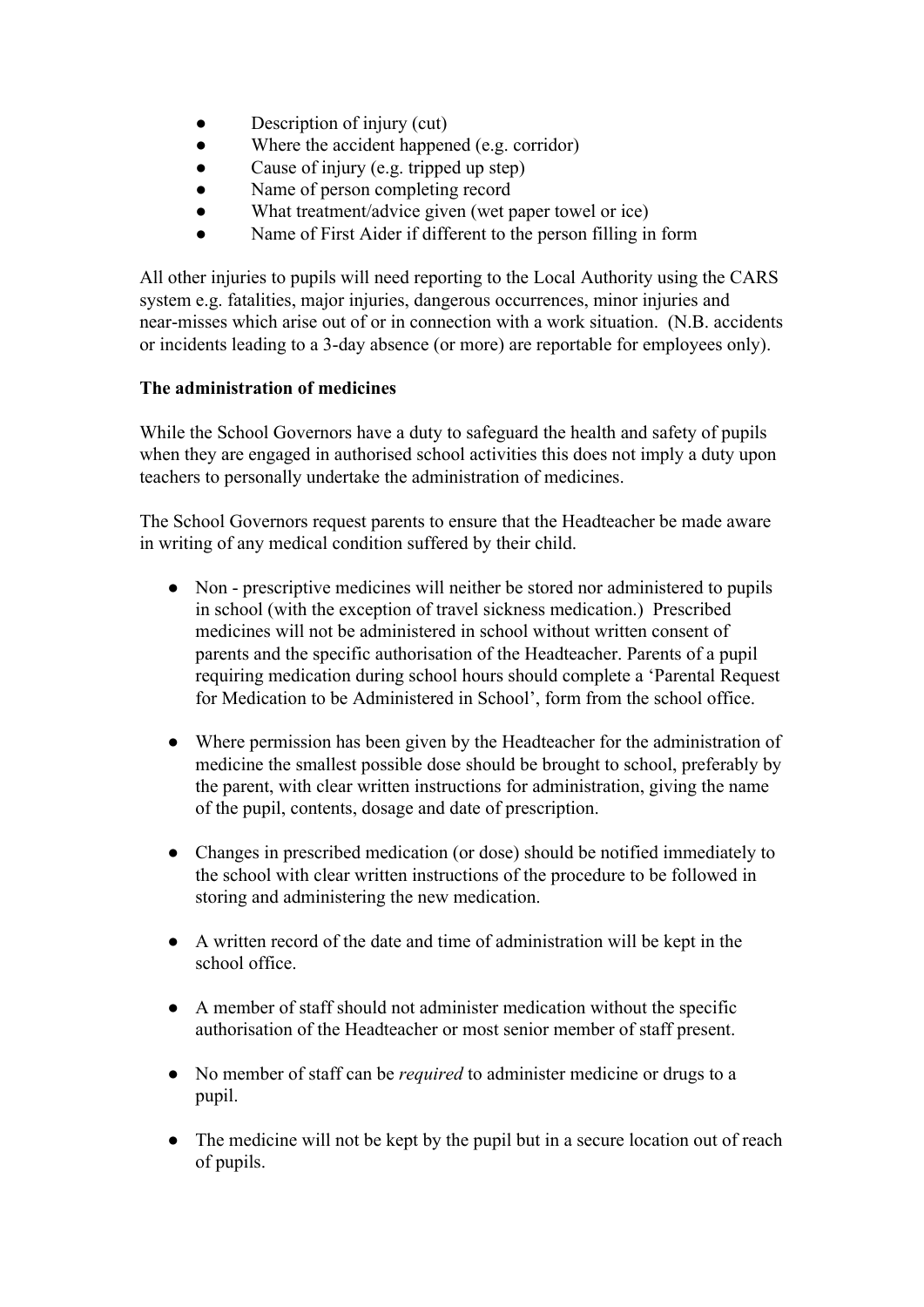- Inhalers used by asthmatic children must, be readily accessible at all times of the school day. Children are encouraged to become responsible for their own inhaler and independent in its use.
- Where children are suffering from life threatening conditions, parents should outline clearly in writing, what can and can't be done in a particular emergency situation, with particular reference to what may be a risk to the child. Where applicable, staff will undertake training in line with Health Authority guidance.
- Parents are further required to indemnify authorised members of staff in respect of any liability that may arise regarding the administration of prescribed medicines in school.
- In emergency situations qualified medical assistance will be secured at the earliest opportunity.

#### **Food Hygiene and Safety**

Any member of staff who is involved in food preparation for children on a daily basis within school must acquire an up-to-date Level 2 Basic Food Hygiene Certification to ensure the correct catering procedures are upheld. These will need to be renewed every 3 years.

| <b>Name/Designation</b>                        | <b>Food Hygiene Certificate</b> | Certificate      |
|------------------------------------------------|---------------------------------|------------------|
|                                                | held                            | expiry           |
|                                                |                                 | date             |
| Vikki Price – Kitchen Assistant                | Level 2 Food Hygiene            | <b>July 2020</b> |
| Pauline Middleton – Kitchen Assistant          | Level 2 Food Hygiene            | Sept 2022        |
| Alex Salisbury - Kitchen Assistant             | Level 2 Food Hygiene            | Sept 2022        |
| Donna Molloy - Dawnraider/Breakfast Club       | Level 2 Food Hygiene            | Sept 2022        |
| Sally Bennet - Dawnraiders/Breakfast Club      | Level 2 Food Hygiene            | Sept 2022        |
| Sue Pugh - Duskbusters/After School Club       | Level 2 Food Hygiene            | Sept 2022        |
| Carolyn Watkin - Duskbusters/After School Club | Level 2 Food Hygiene            | Sept 2022        |

Polices related to this Health and Safety Policy are:

- Child Protection
- ICT guidelines for staff
- ICT email guidelines for staff
- Information and ICT Security
- Behaviour and Discipline
- Anti-Bullying
- Administration of Medicines
- Attendance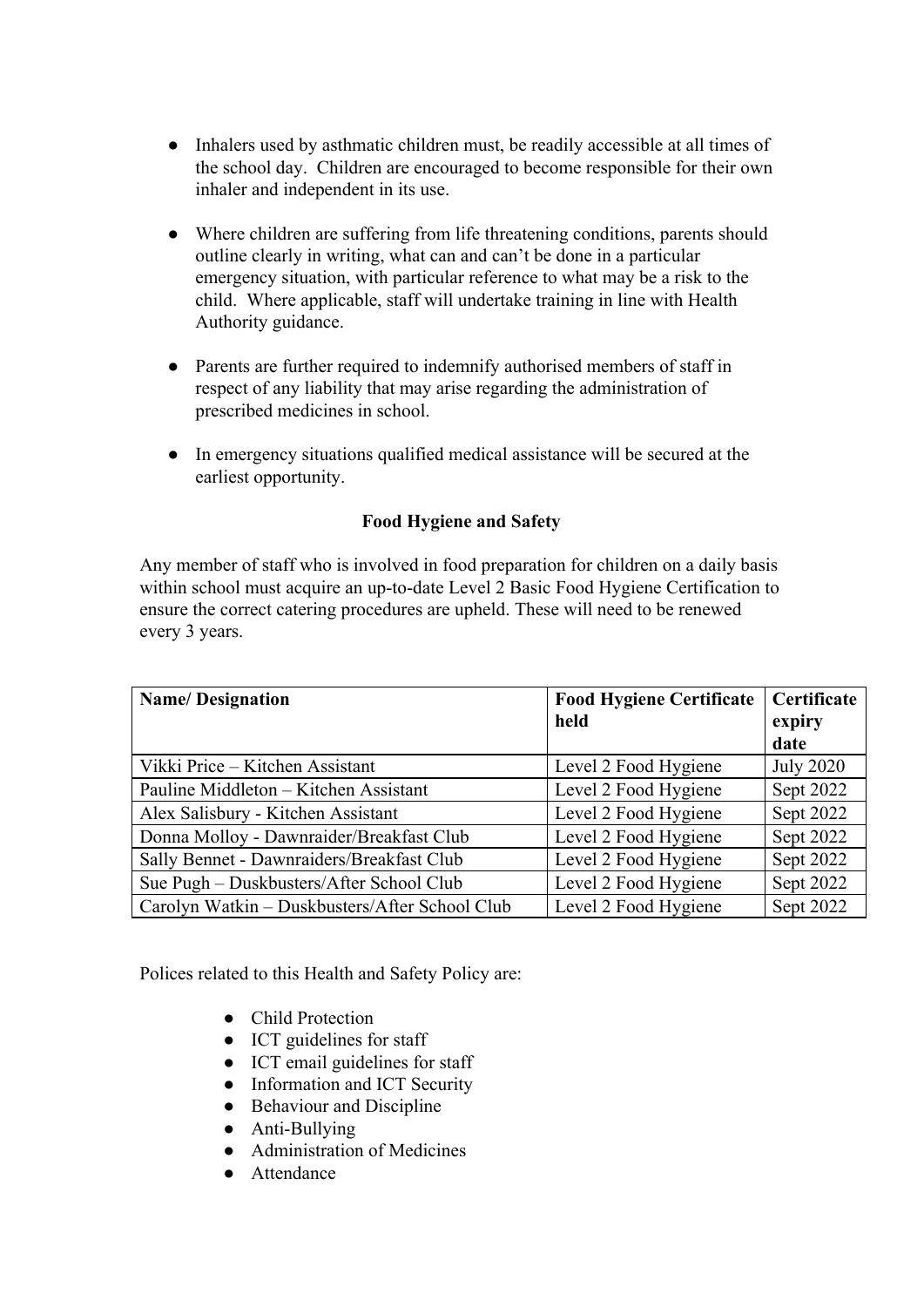- Educational Visits
- Asthma
- Managing Drug related incidents
- SC Tree Safety Policy
- No smoking policy
- Food policy
- Fire Policy (inc. Fire Risk Assessment and Emergency Plans)
- School Security Policy (Appendix 1)

#### **Names, positions and duties of persons responsible for controlling each of the following:**

#### **Health, Safety and Welfare Advice and training**

| Health and Safety Team, Shirehall                          | Carol Fox – Manager 01743 252814                   |
|------------------------------------------------------------|----------------------------------------------------|
| Nominated School Safety Liaison Officer                    | John Rowe (Headteacher)                            |
| <b>Fire</b>                                                |                                                    |
| Fire Safety Officer                                        | Mr Tim Mason 01743 255684                          |
| Nominated Fire/Emergency<br><b>Evacuation Co-ordinator</b> | John Rowe (Headteacher)                            |
| Nominated persons to contact<br>emergency services         | Mrs J Price<br>John Rowe (if administrator absent) |

#### **Risk Assessment and Premises inspection**

Governors Health and Safety Committee

#### **Field Trips, Expeditions and Educational Visits**

Co-ordinator Mr John Rowe (Headteacher)

The school has an Educational Visits policy. The school follows the Regulations and Guidelines for Educational Visits and Journeys which is available on the Shropshire Learning Gateway.

EVC Training must be completed every three years.

The co-ordinator completed revalidation training: in **September 2017**

#### **Portable Electrical Testing**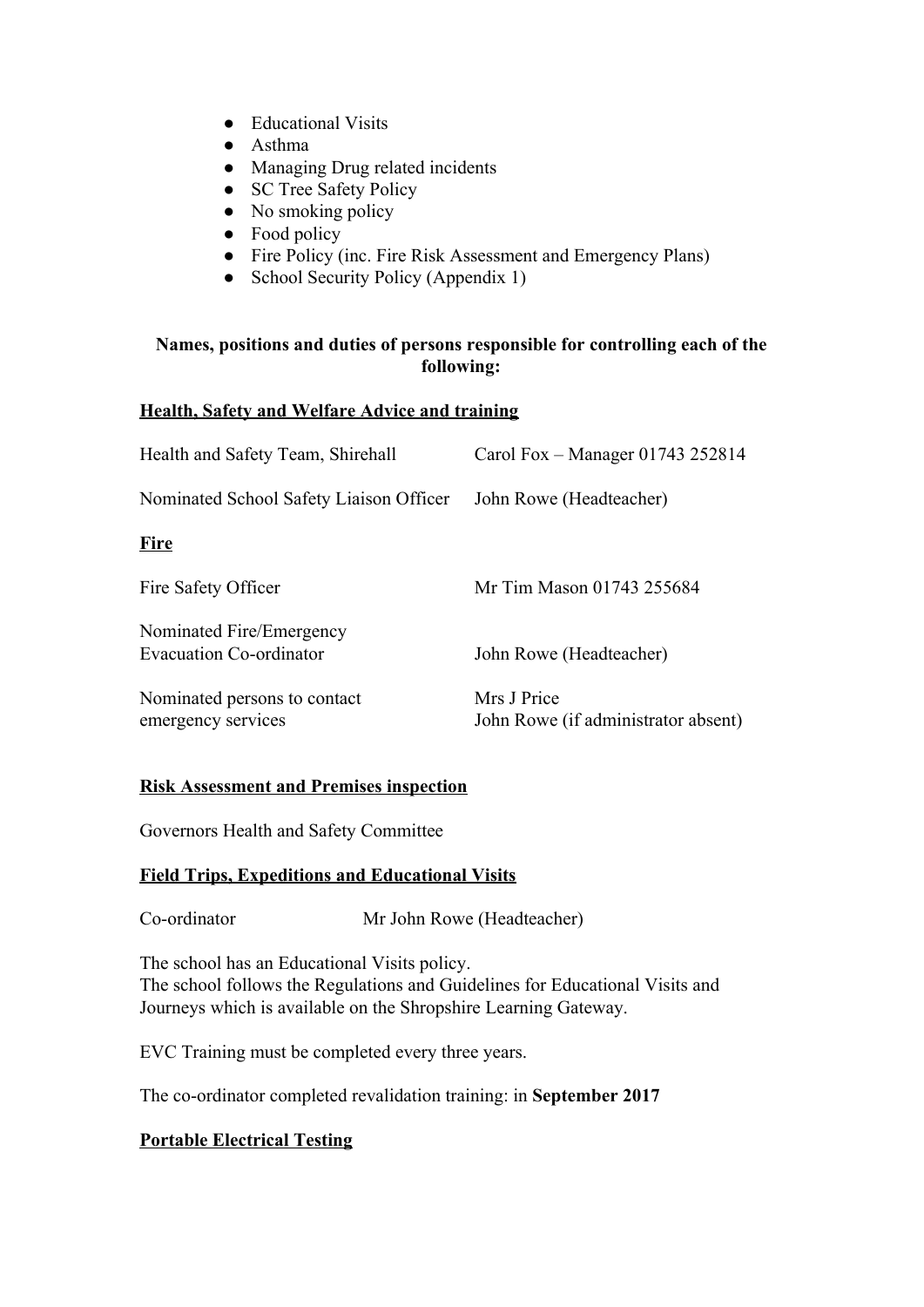Portable electric testing is carried out annually. A record is kept in the administrator's office.

Co-ordinator John Rowe (Headteacher)

Defective or unsafe equipment should not be used and should be brought to the attention of the Premises Officer or headteacher.

#### **Controlling Substances Hazardous to Health and Manual Handling Assessments**

| Co-ordinator                | John Rowe (Headteacher)                                                |              |
|-----------------------------|------------------------------------------------------------------------|--------------|
|                             | <b>Contact Telephone Numbers</b>                                       |              |
| <b>Education Department</b> |                                                                        |              |
|                             | Shelley Reid Lead Health and Safety Officer CYPSD 01743 252818         |              |
|                             | <b>Council Safety Personnel (based at Shirehall)</b>                   |              |
|                             | Carol Fox County Central Safety Manager – all Departments 01743 252814 |              |
|                             | <b>Security and Crime prevention</b>                                   |              |
|                             | Ian Bartlett Crime Prevention Officer                                  | 01743 253685 |
| <b>Fire Safety Officer</b>  |                                                                        |              |
| Tim Mason                   |                                                                        | 01743 255684 |
|                             |                                                                        |              |

**Fire**

The school completes an annual risk assessment as required under the Regulatory Reform (Fire Safety) Order 2005 – 'Keeping Your School in Business'. This document details control measures in relation to fire prevention and safety.

# **Fire Drill – evacuation routes**

**Class 1** Through **classroom external** door – around back of school to front playground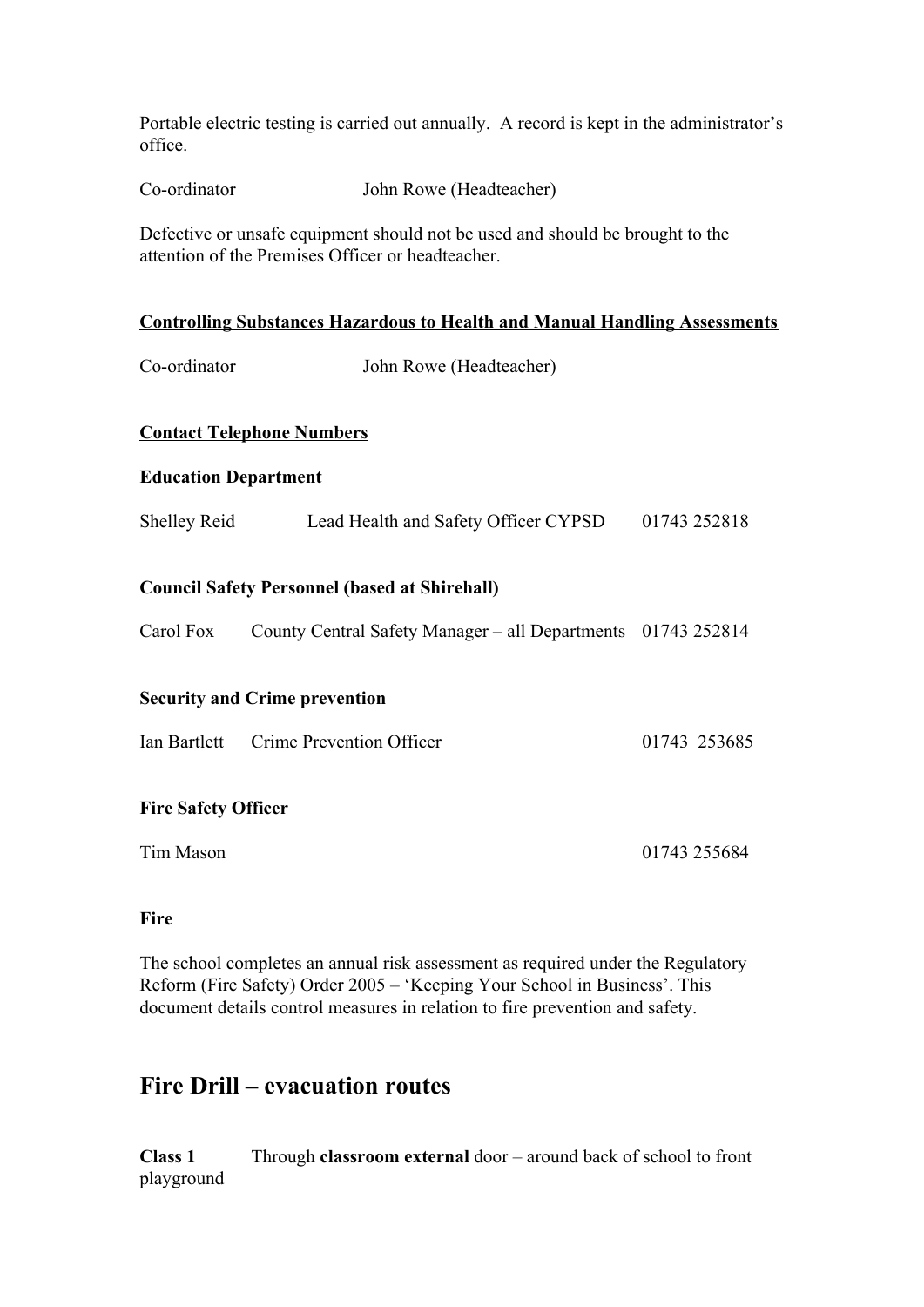**Class 2** Through **classroom external** door – around back of school to front playground

**Class 3** Through **classroom external** door – around back of school to front playground

**Class 4** Through **classroom external** door – to front playground

**Class 5** Through **classroom external** door – to front playground

**Resources Room**: Through **classroom external** door – around back of school next to pond to front playground

**Hall** – Through **external door**, around back of school next to the pond and front playground

**Kitchen staff** Through back door to kitchen, across car park to front playground.

#### *NOTICE TO BE DISPLAYED IN ALL ROOMS*

# **IN THE EVENT OF FIRE**

- **1/. Sound the alarm**
- **2/. The school administrator will dial 999 The Headteacher (or most senior teacher present) will confirm that the fire service has been called**

**Phones are located in the office and kitchen**

**3/. Everyone leave the building at the nearest available exit**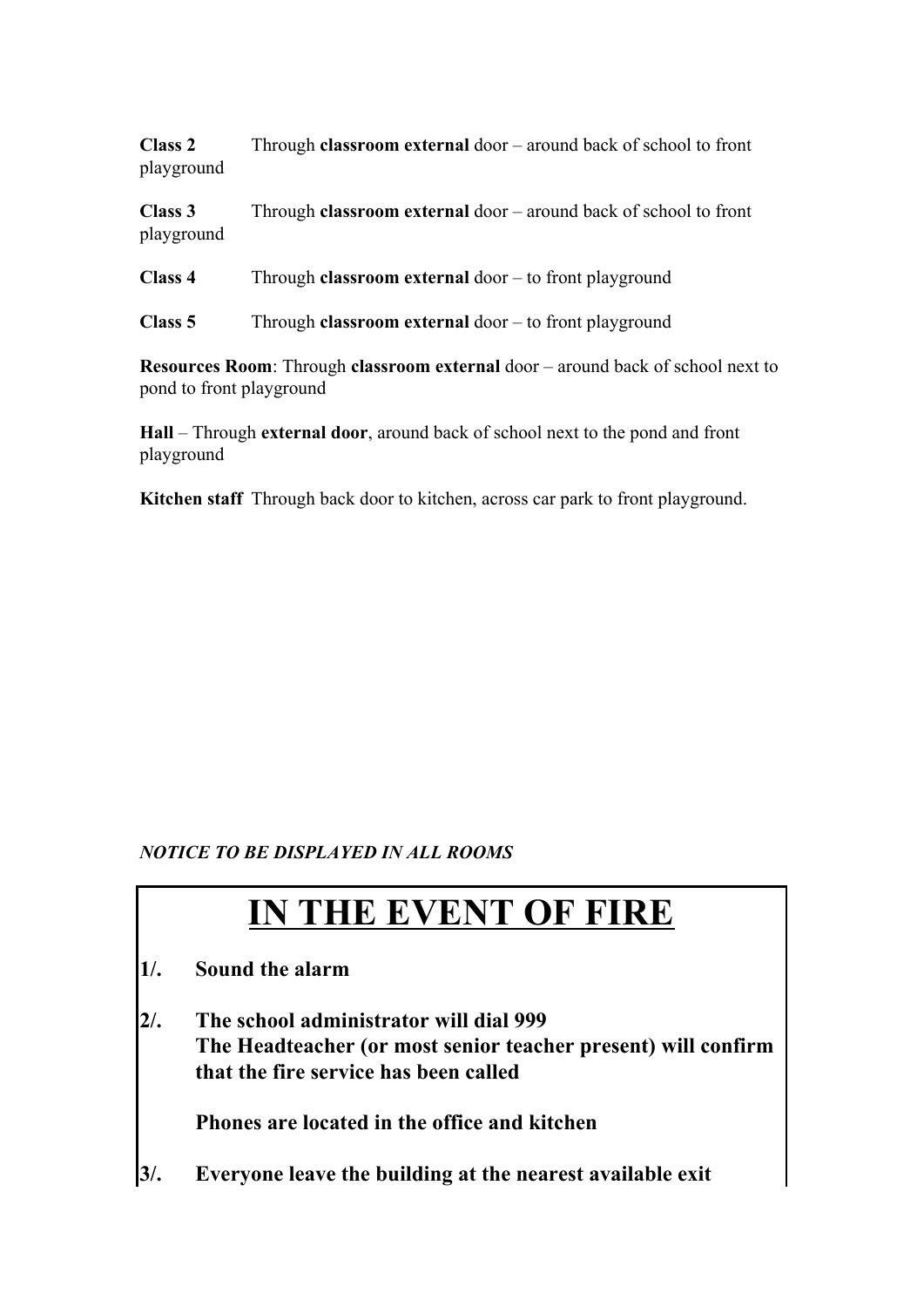- **4/. Do not collect belongings**
- **6/. Close all doors behind you**
- **7/. Assemble on the front playground and staff collect register.**

**8/. Registers will be called and numbers checked by the Headteacher**

**9/. Do not re-enter the building until told to do so by a senior member of staff or the fire brigade**

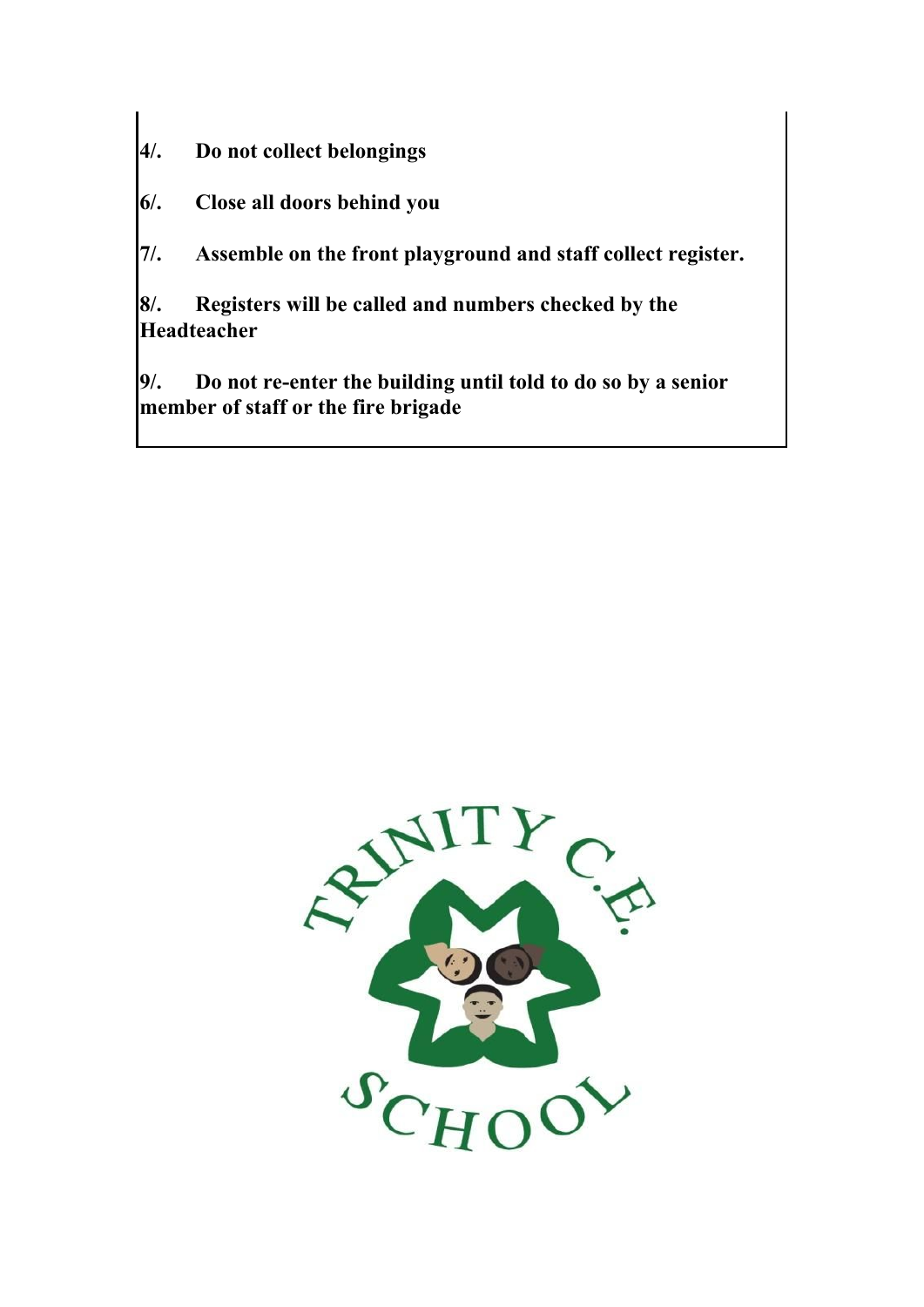# **Site Security Policy**

# **Adopted by Governing Body: March 2018**

# **Due for review: 2018/19**

#### **Site Security Policy**

The School Governors and Head recognise their responsibility to provide a safe and healthy environment for teaching and non-teaching staff, pupils, visitors and contractors at the premises and those affected by the school's activities elsewhere. Within the ethos of self-regulation the Governors and Head will ensure a safe place to work and a safe system of work.

**Policy Review**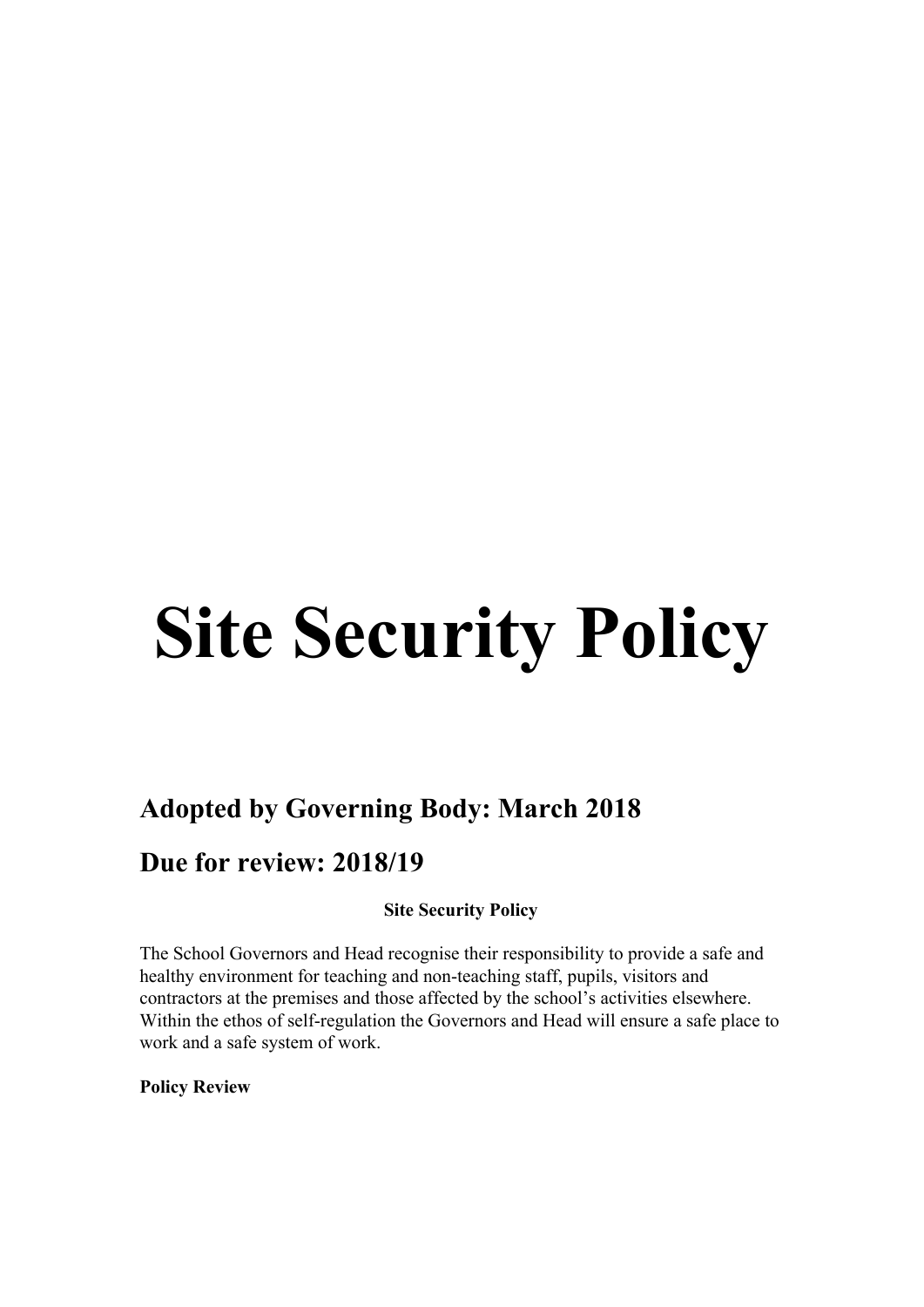The Governing Body has nominated the Premises, Safeguarding, Security and Health and Safety Committee to be responsible for site security in accordance with the Terms of Reference of the committee.

The committee will liaise with the LA and other external agencies to ensure that the school procedures are in line with those of the LA and other sources of good practice.

The Headteacher will report to the Governing Body annually on all health and safety issues and this policy will be reviewed annually. Additionally, this Policy will be further reviewed should there be any substantive change to existing legislation relating to the security of school sites.

This cover of this policy gives details of the date that this policy is due for review.

In addition to assist in the proper implementation of this policy they will:

- keep informed of legislation by ensuring adequate and appropriate advice through persons competent in health and safety matters and provide the necessary resources to ensure effective safety management. This will include monitoring health and safety performance on a regular basis with regard to places of work, work activities and, where necessary, contractor activities as well as keeping records;
- bring this policy statement and relevant health and safety arrangements not only to the attention of all employees, but other persons affected by the school's activities. The policy statement, organisation and arrangements will be reviewed and amended as often as necessary.

#### **1. Roles and Responsibilities**

Overall school security is the responsibility of the school Governing body. The Head Teacher is responsible for implementing the site security policy.

#### **Governing Body**

The Governing Body has drawn up and agreed the Security Policy with the school community. The Healrth and Safety Committee meets termly and reviews the implementation of this policy as part of its annual timetable.

#### **Head Teacher**

The Head Teacher is responsible for implementing the Site Security Policy. They will ensure that standard procedures are in place to minimise risk and that all staff are fully aware of the security arrangements and of their own responsibilities, receiving such training as is necessary to fulfil those responsibilities.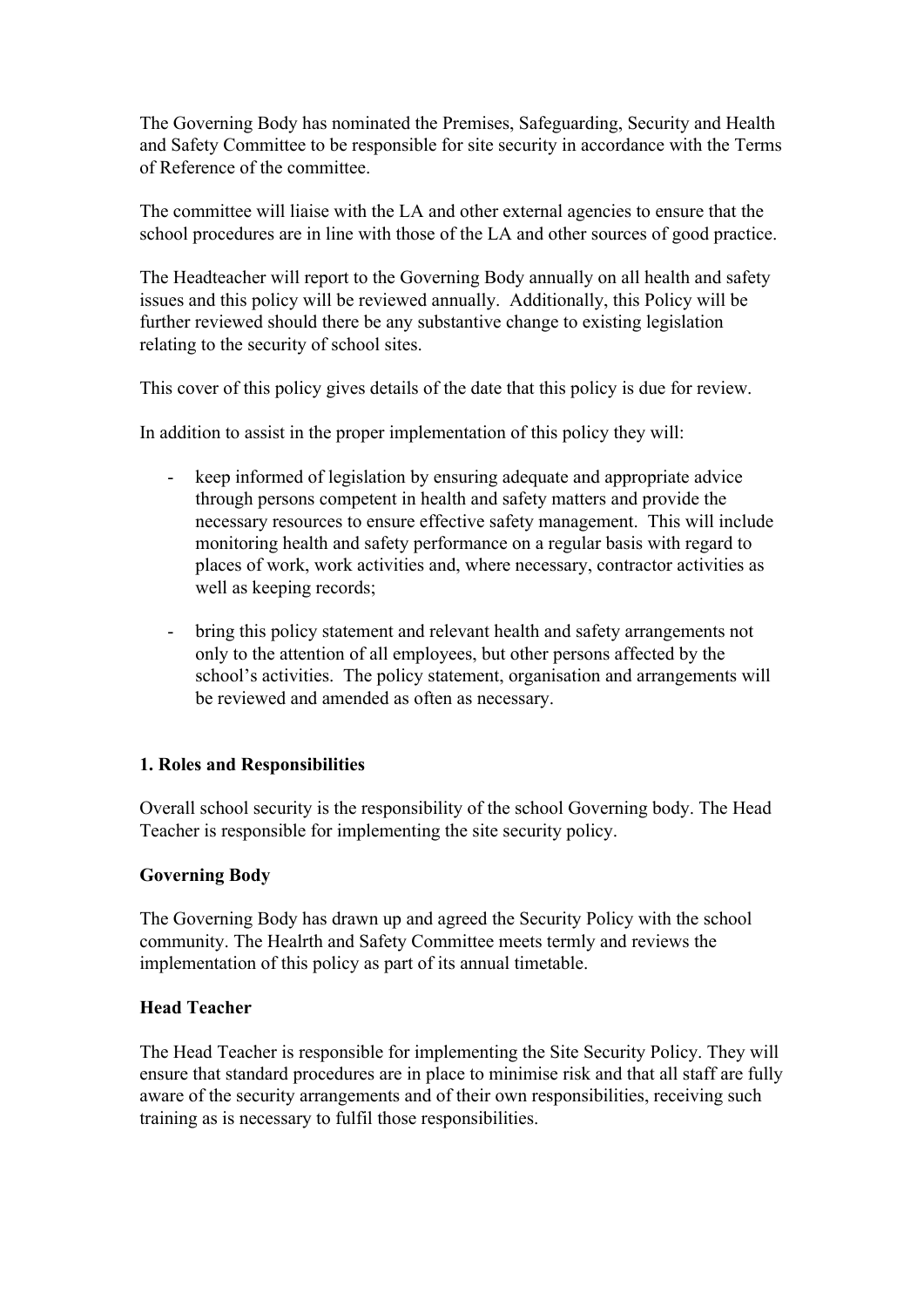The Head Teacher should ensure parents and pupils are fully informed of the security policy and should be encouraged to help.

The school undertakes an annual review of security risk assessments and undertakes regular routine security checks. All crimes are reported to the Police. The Head Teacher reports regularly to the Governing Body.

As part of the 'Safer Schools' initiative. All defects, trespass or other criminal activities should be recorded on the site plan.

The Head Teacher is responsible for the security of the premises during the school day; in their absence the Deputy Head Teacher assumes this responsibility.

#### **Staff**

Teaching and non-teaching staff should be fully cognisant of the security procedures and know how to:

-protect pupils from harm -guard against assault -safeguard property -contact the police/emergency services

New staff are informed of the school's security policy and of their responsibilities before taking up their post as part of their induction process.

#### **Caretaker**

They are responsible for the day to day security of the school, for example unlocking and securing the school site and buildings during the week. They are also responsible for the daily monitoring of the site security including the perimeter fence. Any concerns or breaches are immediately reported to the Headteacher.

The caretaker is also responsible for ensuring action under the Ice and Snow policy.

#### **Pupils**

As the children progress through the school, they are made increasingly aware of the security procedures. They should be encouraged to assist with these procedures when possible. The pupils will be taught about personal safety and social responsibilities.

The Head Teacher must be informed of any special concerns regarding pupils (e.g. pupils on the Child Protection Register/ looked after children/those who may be abducted/ those who may run away and any who are subject to Care Orders) and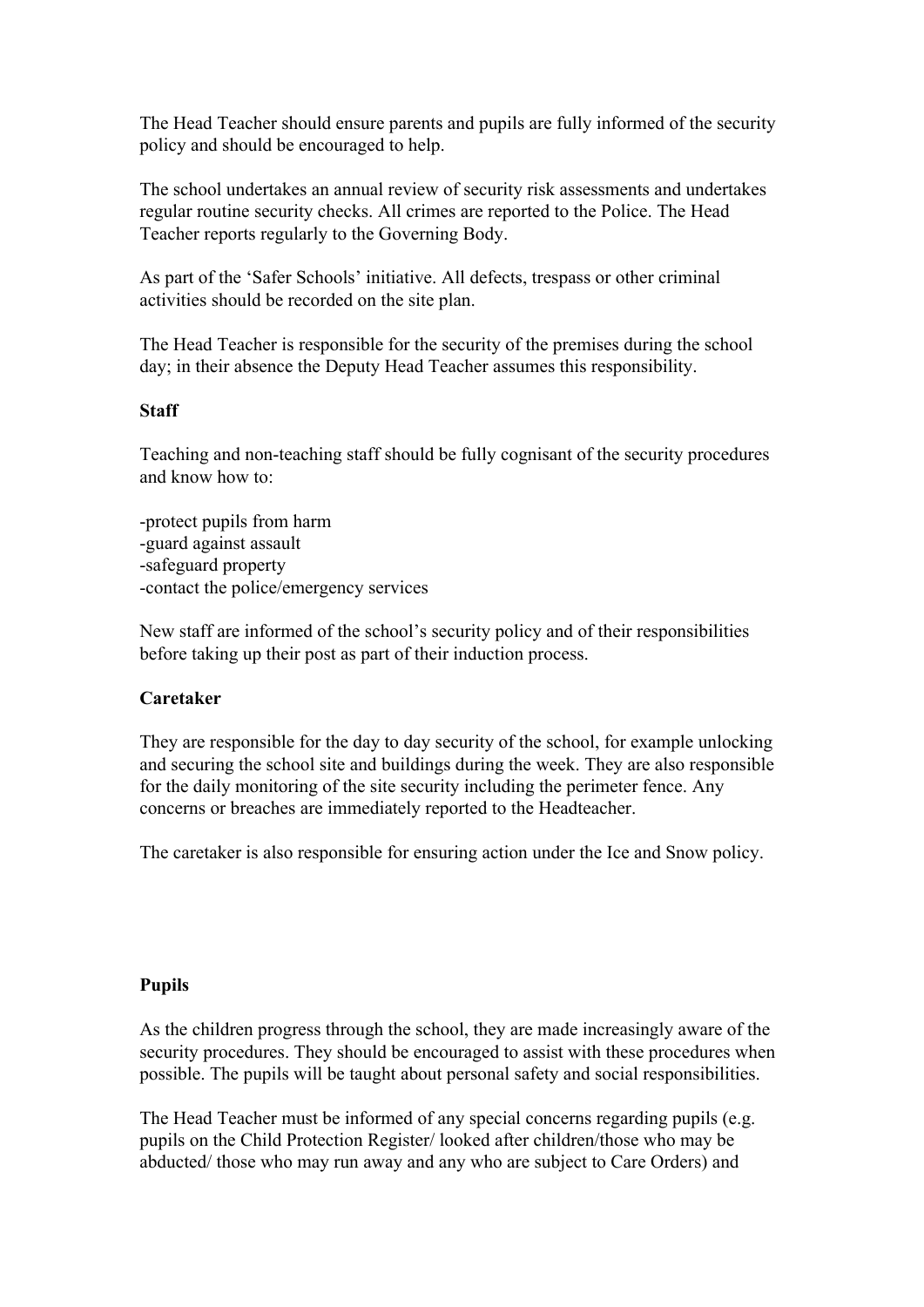parents and outside agencies have a responsibility to ensure that this information is shared with the school. Relevant teachers will be informed in confidence, of any pupils who require special care and sensitivity.

#### **Parents**

The parents of pupils are kept fully informed of security procedures and of their responsibilities when visiting the school, in the:

-School policy on web and information about 'Safer Schools' -School weekly newsletter -Individual letters

#### **Police/Local Community**

Trinity School values co-operation from the local police and community in assisting security arrangements for the school site and the surrounding area. The school communicates with the local police to the area and local residents are encouraged to report incidents directly to the police.

The headteacher meets at least termly with police and community support officers from the Shropshire Rural North and District team based at Pontesbury Police Station. Officers also attend 'Safer Schools' meetings at least annually.

The Police are called immediately if there is an incident of a violent, aggressive or abusive nature, using the 101 number. The Police should be called immediately when a child goes missing, after an interior and exterior search has taken place.

Health and Safety Services, with assistance from the Police will keep local schools informed of current matters of concern, for example if a stranger is spotted loitering outside any local school.

#### **2. Security Strategies for site**

#### **Control of Access**

Trinity has a policy of welcoming visitors; however, we realise that problems can occur. To minimise the risk to the school community, especially the children, we have introduced procedures to limit access to the school site.

#### **School Grounds:**

Security fencing surrounds the perimeter of the school grounds that is adjacent to the public dog walking foot path and school car park.

All children enter the school grounds via the pedestrian side gates. During the school day, side gates are locked, during which time visitors and late arrivals should enter through the main car park and front entrance, reporting directly to the administration office, signing-in and presenting credentials. Directions are clearly signposted.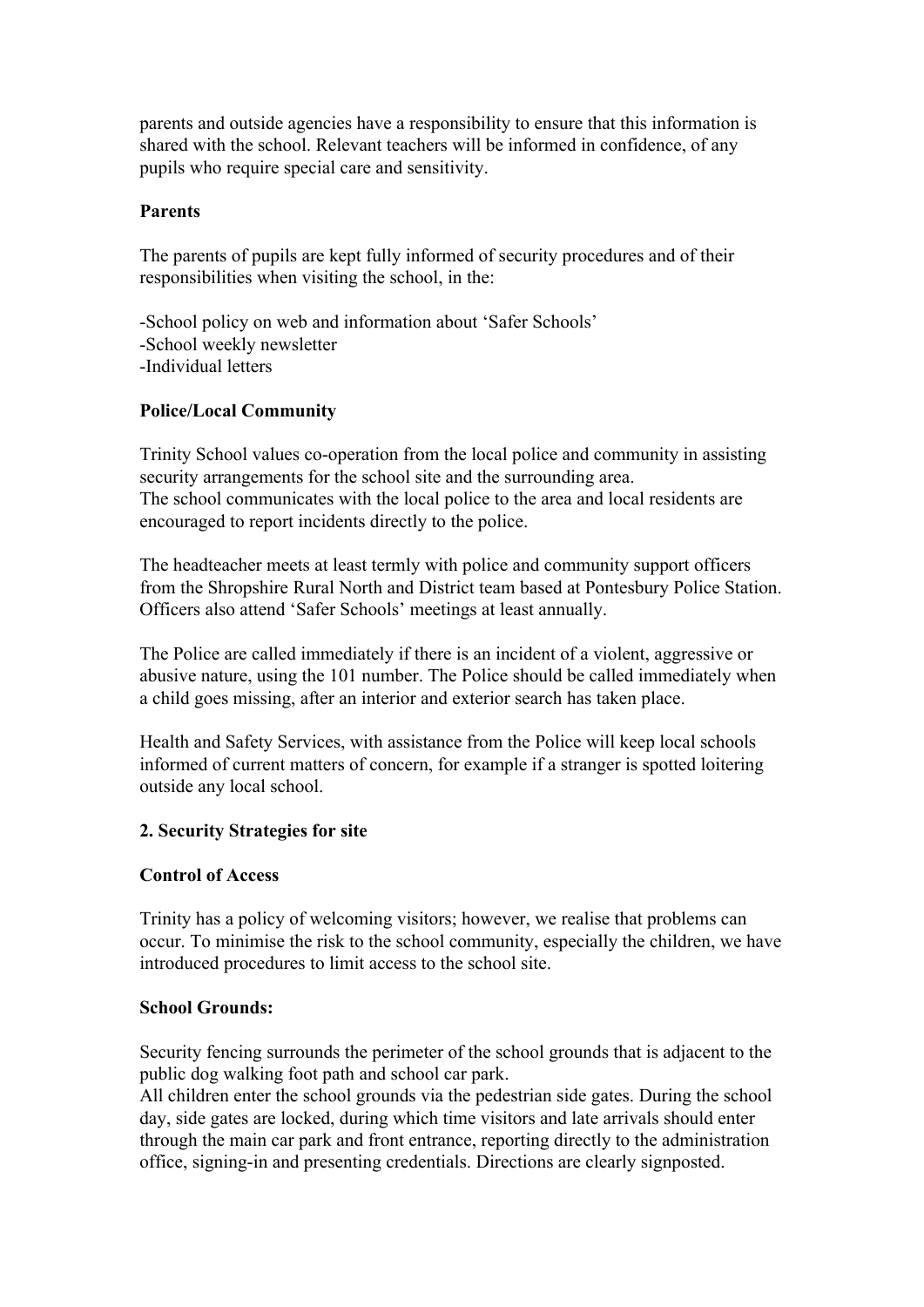Where Parents want to pass a message to the class teacher, a senior member of staff is on the gate from 8:35 and is available to speak with parents.

Parents are reminded **not to park** on the school car park. However, some parents have access agreements with the school.

Where practicable, parents/guardians want to meet with staff, formal appointments must be made with the administration office. When attending appointments, parents/guardians should enter through the main entrance and sign-in. If a stranger is seen on the school grounds, a member of staff should establish his or her identity and the reason for the visit. If the reason is not legitimate, the stranger should be asked to leave.

#### **Access to the school buildings**

To prevent unauthorised or unknown visitors entering school, the perimeter fences remain locked once the pupils are on site. The front entrance is locked and can only be accessed with a fob or released by the Office staff.

All office doors are locked when not in use and all cloakroom/external doors closed at the end of break times.

All visitors to the school should report to the administration office, which is clearly signed. In the first instance, a member of admin staff will meet visitors; they will be asked to sign in and give the reason for their visit. Visitors will be given a visitor badge and asked to read the safeguarding information on display and on their badge. A member of admin staff will then escort visitors to the member of staff requested – or asked to take a seat in the entrance waiting area while the member of staff is contacted. The member of staff then comes to collect the visitor. All visitors are expected to sign-in and wear a badge before they are allowed into the main part of the school. No visitor is given unrestricted access to the school; this includes parents. All children and staff are alert to unrecognised adults in school.

At lunchtimes and breaktimes, supervising staff will meet visitors in the playground and confirm details. Lunchtime staff are equipped with mobile radios to inform staff of visitors/issues.

Children should report strangers to the nearest member of staff. If a stranger is noticed in school, staff should establish his or her identity and reason for the visit.

If, at any time, an unsatisfactory reason is given, or proof of identity cannot be produced then the member of staff concerned should ask for assistance from the nearest colleague. The unauthorised person is asked to leave and escorted from the premises, as they are committing a trespass. If that person refuses, becomes aggressive or damages property, no attempt should be made by staff to eject the intruder and the police should be called immediately.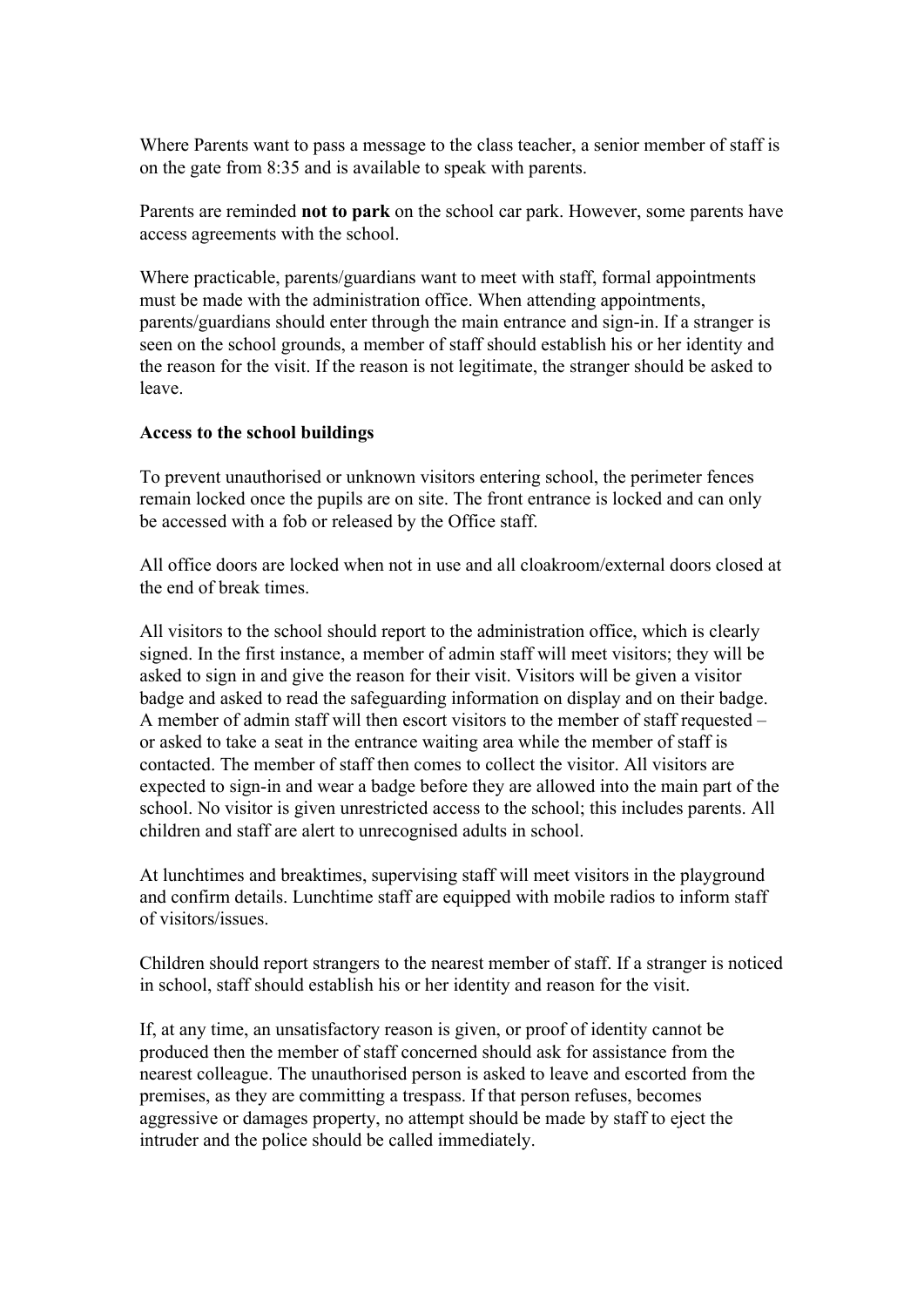Panic alarms are situated in the administrators and the headteacher's office.

Parents have permission to enter the school premises. However, they should act as any other visitor to the school, complying with the appropriate school arrangements. They should not roam at will around the school, enter classrooms or interfere with members of staff carrying out their professional duties.

If parents / carers wish to take their child/children out of school during the school day, they should report to the administration office area. A request to take a child out of school should normally be made in advance in writing on a form requesting leave of absence. When they collect their child, a member of staff will go to the class to collect the child, while the parent / carer remains in the entrance area and signs the child out.

#### **Trespass**

Trinity School is a public building but is not a public place to which any member of the public is entitled to have access.

Any person who enters without permission is a trespasser; trespassers are asked to leave.

If a parent is causing a disturbance, becoming abusive or violent towards a pupil, member of staff or another parent, the Head Teacher/Deputy Head might revoke the parent's permission to be on the premises by taking the following action.

- -The parent can be asked to leave
- If the parent still refuses to leave willingly, the Police are called.
- A formal letter from the Head Teacher/LA or Governing Body, confirming the parent's permission to visit the school has been revoked for a fixed period.

The police should be called immediately if there is an incident that is causing concern of an aggressive, abusive or violent nature.

#### **Entering the main school building (start of day)**

All children enter and leave the school by the front entrance. If a child arrives after 8:50am, they should report to the office. All parents are asked to wait outside the school building. The side pedestrian gate opens at 8:30 and parents / carers drop their children off at this point and the children make their way onto the playground. There are two members of staff on duty at the front and rear playgrounds from 8:35 as school buses arrive.

#### **Leaving the main school building (end of day)**

At the end of the day, a member of staff opens the gates for Parents at 3:10 to enable KS1 children them to come and collect their children off the bottom playground.

It is the responsibility of teaching staff to ensure the safe dismissal of their classes. Children will indicate the parent collecting them at the end of the day.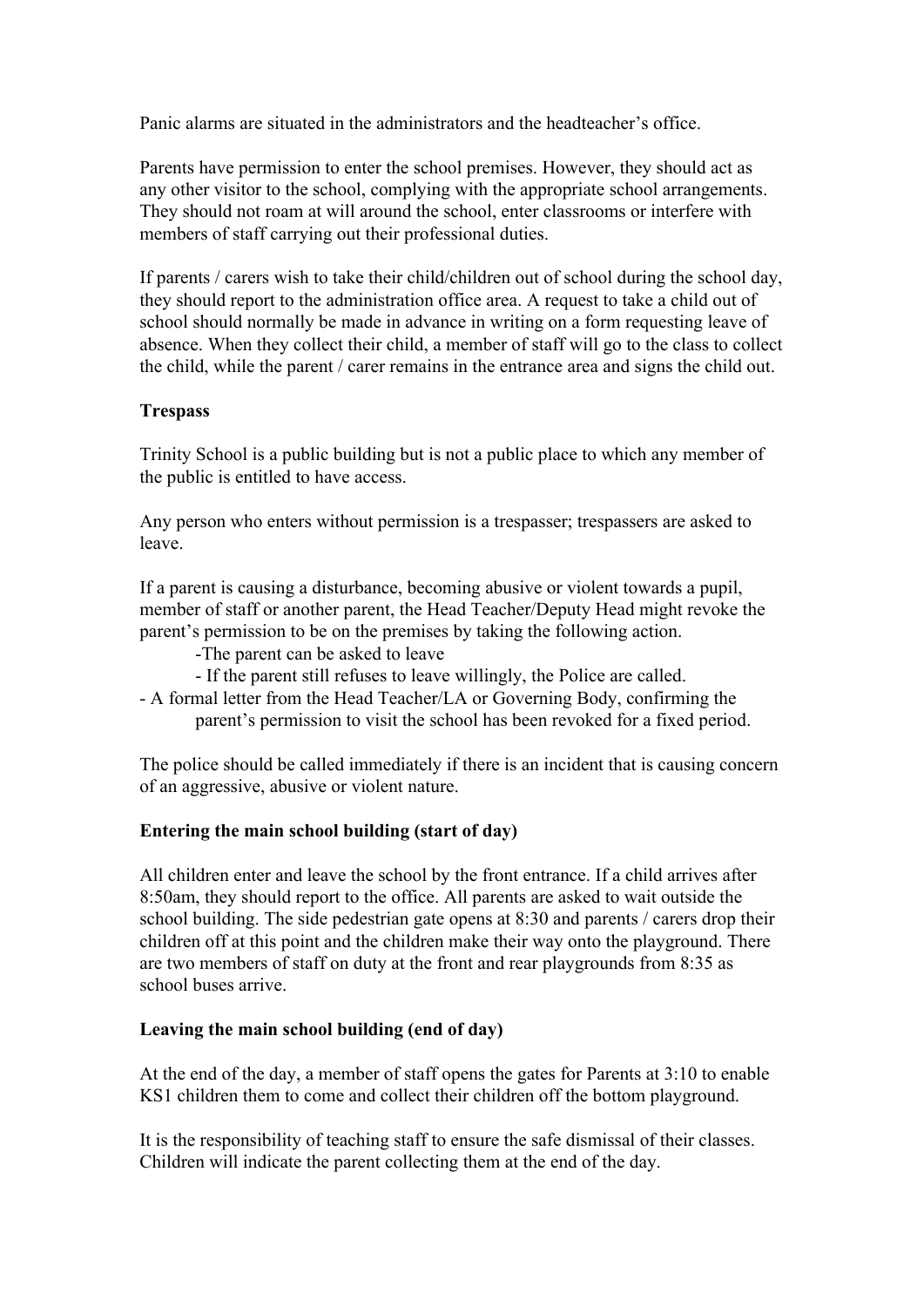Parents will inform their child's classteacher of changes to collection arrangements via the Links Book. Where there are further changes to collection arrangements, staff will be informed via the collection arrangement clipboard in the office. Children will remain with the classteacher until these amendments are confirmed.

No child is allowed to leave unless teaching staff are sure they are safe.

#### **Dismissal for After School Clubs**

When clubs that take place after school finish, it is the responsibility of teaching staff to ensure the safe dismissal of their classes. Children will indicate the parent collecting them at the end of the day.

Children are either dismissed from the reception area or, in the case of sporting events from the field or playground.

Where there are changes to collection arrangements, staff will be informed via the collection arrangement clipboard in the office. Children will remain with the classteacher until these amendments are confirmed.

Where children are joining Duskbusters at the end of the activity club, it is the responsibility of the club leader to ensure the child arrives at Duskbusters

#### **Entering and Leaving Before and After School Club (Dawn Raiders and Duskbusters)**

For Dawn Raiders (Breakfast club), parents can come onto the school car park for drop off. Pupils access the rear of the site via the side gate. Once inside, they are signed in on register. At 8:50, a member of Dawn Raiders staff takes the children to the playground.

At the end of the school day, children in the Infants are taken by Duskbusters staff to the setting. Junior children make their own way to the setting.

When collecting, parents / carers access the rear of the site via the side game. Parents are then allowed into the setting to collect their children and must sign their child out.

#### **School Buses**

Parents of children who are required to use school transport have responsibility to inform the school when their child is to use the school transport.

Parents can either report this via the online form or via a paper 'bus diary'. Where there is discrepancy or doubt, the child will always remain in school and parents contacted by phone.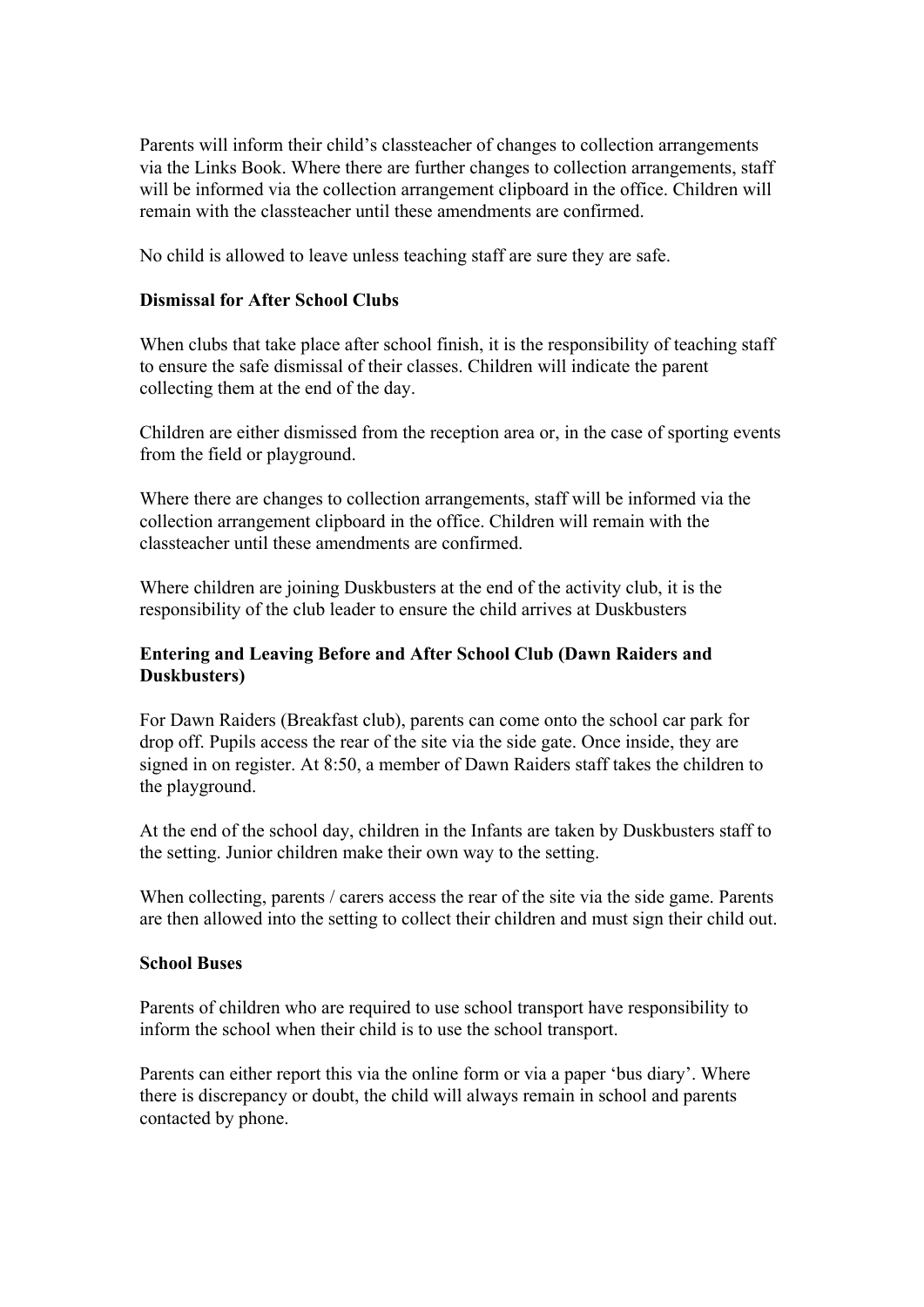The responsibility for safety on the school bus is the transport provider. The transport provider reserves the right to manage behaviour on school transport and may choose to ban children from their vehicles if children do not behave appropriately.

The school will direct queries relating to the management of school transport to the transport provider and the Local Authority

The school will ensure effective supervision of children to and from the school bus.

#### **Collection/Arrival of pupils outside of normal collection arrangements**

Parents of children being collected for during the school day should report to the school office and complete the appropriate book detailing the reason for removal from school.

Children arriving at school after normal registration should complete the book to detai the reason for their child's absence.

#### **Security of Personal Property**

Children should not bring anything of value to school. Individual staff are responsible for their own property. A locker is allocated to each member of staff.

#### **Security of Equipment and Cash**

Main items of school equipment, for example computers, TVs, videos, are security marked using Smartwater. Portable ICT equipment (e.g. laptops, digital cameras) are not to be left unattended in an insecure classroom or office. Such items must be locked away.

All monies collected by staff must be sent to the school office immediately for recording and banking. Money is banked as soon as possible. The school has a safe for the storage of money. When dealing with sums of money, the personal safety of staff is paramount and staff should never place their own personal safety at risk.

#### **Security of Buildings**

An effective, police monitored intruder alarm is in operation. This is always set when the school is empty.

Security lighting has been installed that is set on a movement sensor around the site and at the front of school. It is the responsibility the Caretaker to ensure that all classrooms and offices are secure, the external doors and windows closed and locked, and equipment switched off, before leaving the premises. The Caretaker is also responsible for locking the gates and setting the intruder alarm at the end of the day.

#### **Safety of Key Holding Staff**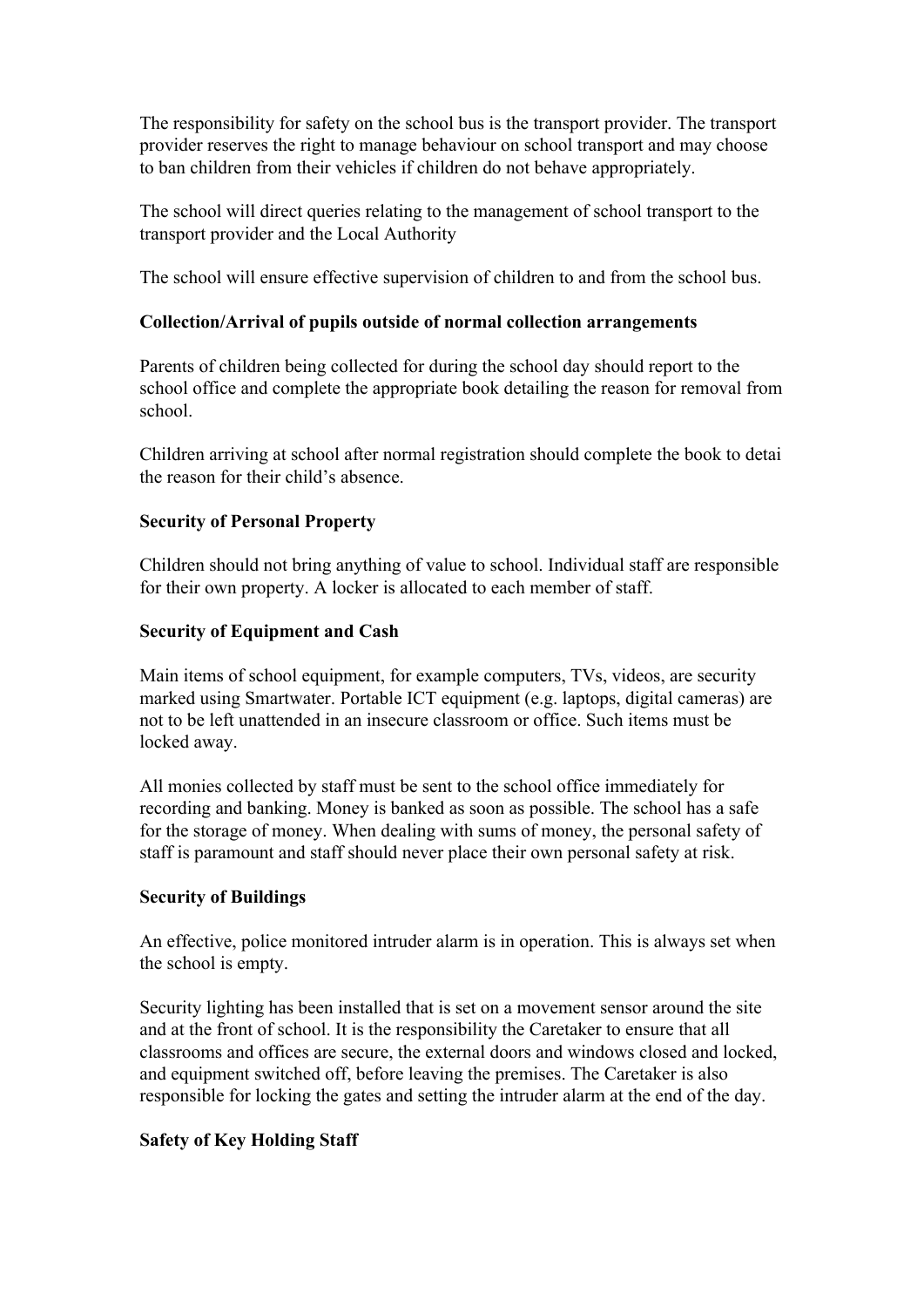Key holders called to the school premises in answer to the intruder alarm must not enter the school premises unaccompanied. School staff must call 101 to ask for police who will attend if the intruder alarm sounds to ensure that it is safe to enter the site. If no reason for the alarm presents itself they will set the alarm and leave the school.

The Head Teacher, the Deputy Head Teacher and Caretaker are designated key holders and are responsible for the security of the building.

#### **Caretaker**

It is the responsibility of the Caretaker to check daily that all locks and catches are in working order, that the emergency lighting is working and that the fire alarm has no faults. The operation of the intruder alarm will also be checked, regularly maintained and results documented.

Before leaving the premises, the Caretaker has a duty to ensure that all the windows are closed, that the doors are locked and secure, blinds/curtains are closed that the intruder alarm is set and that all gates are locked.

#### **Contractors in School**

When contractors are working on site, the following precautions should be taken:

- 1. The school will provide all contractors with relevant information regarding the building, such as the local asbestos management plan, asbestos locations, fire and emergency plans and details of first aid provision.
- 2. When on the school site, contractors must sign in. Badges identifying the company for which they work, should be worn at all times.
- 3. Contractor work on site will be subject to a specific risk assessment detailing how segregation between workers and pupils will be achieved. If contractors have to work in areas where pupils are present, pupils will always be under the direct supervision of a school staff member.
- 4. Contractors will be expected to comply with acceptable and expected behaviour policy towards pupils.

#### **Access Outside School Hours**

On occasion, staff, pupils or contractors require access to the school out of normal school hours, in the evenings or at weekends and in the holidays.

Trinity School is aware that some staff are working on the premises before and after school and their security has to be safeguarded.

No person should be in school on their own, if at all possible. If this is unavoidable, all the doors should be locked and the staff member should have access to a (mobile) phone and have a buddy system in place. Specific risk assessments and procedures for lone working are in place within the school and are reviewed annually.

Curtains and blinds should always be closed in the evening, but especially if staff are working late.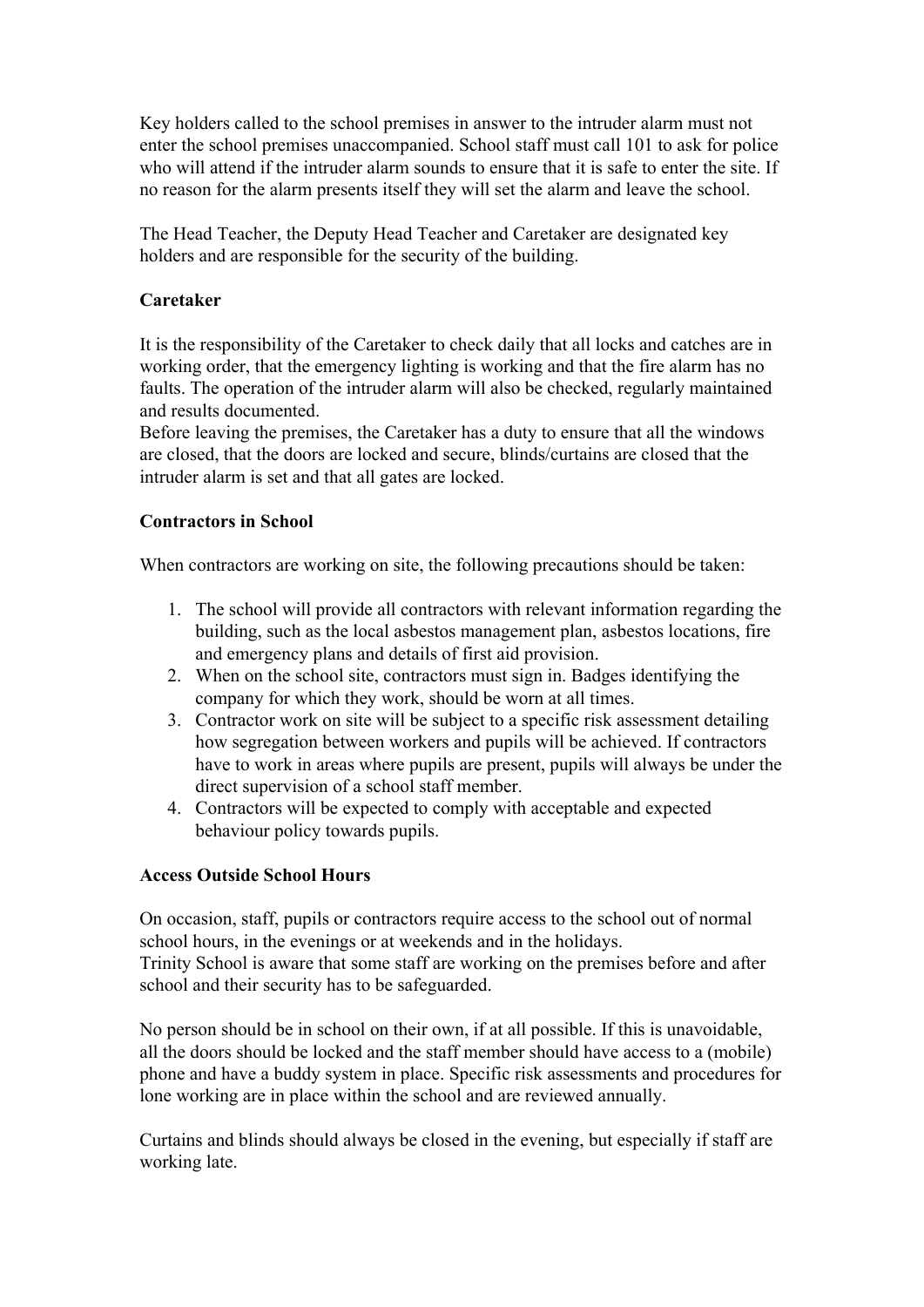# At Trinity School, we acknowledge that one of the most serious threats is arson and to reduce the risk, we take the following precautions:

- 1. Automatic fire detection and fire alarm are in place throughout the school. These are tested regularly and the results documented.
- 2. Fire drills take place each term. All fire exits are kept clear at all times and neither left open, nor locked from the inside.
- 3. The school grounds are kept clear of litter and movable objects that could be used to start a fire. The school refuse bins are secured and are held away from the building.

## **Bomb Threats**

Any warning the school receives about such a threat is treated seriously, with the safety of the pupils and staff paramount. If a bomb threat is received the school should be evacuated immediately according to the fire and emergency plan and the emergency services informed. Staff must also follow the Critical Incident Plan.

Staff should be vigilant at all times and report anything suspicious, for instance suspect packets, unrecognised vehicles in the car park or persons in unauthorised areas.

### **Reporting Incidents**

All incidents of crime and losses are recorded, including information on the date, time, location, cost, staff, parents involved, action taken, and so forth. The Police and LA are notified.

A review of incidents over the year is distributed to the Governors as part of their monitoring responsibilities (see H&S Committee Annual Planner)

## **Injury**

Shropshire Council Health and Safety team must be informed of any serious injury caused to a pupil or member of staff. Where anyone on site has to attend hospital, this is recorded using the corporate health and safety recording system. (CARS)

### **Conclusion**

It is the responsibility of all staff to ensure that procedures agreed in this safety policy are complied with. In the event of an incident occurring, an enquiry into the incident will be carried out by the Senior Leadership Team and then discussed with staff. An evaluation of the effectiveness of procedures will be made and the policy will be amended if necessary.

#### **Fire**